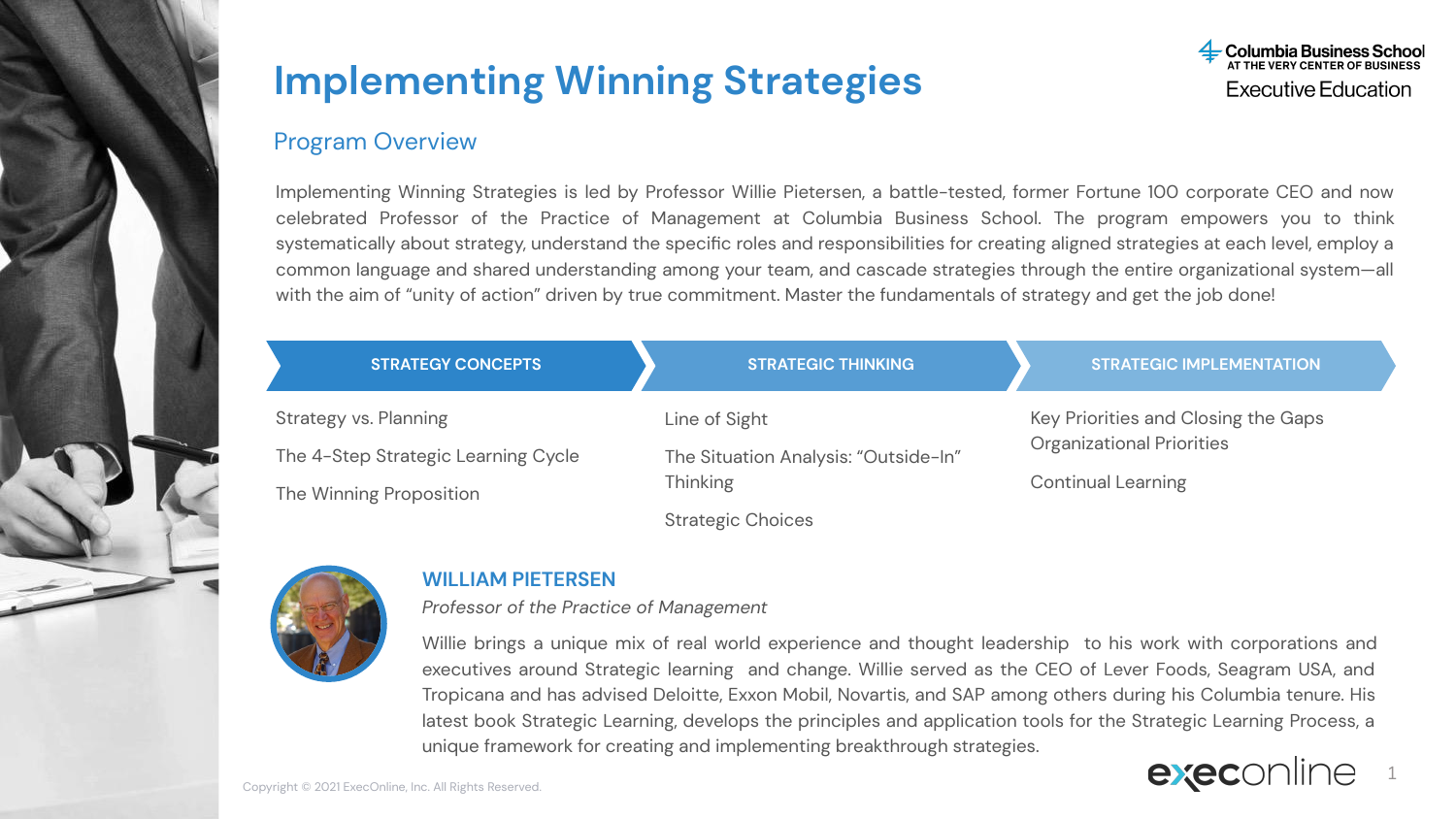

## Key Conceptual Models

- ✔ **The Strategic Learning Process:** Professor Willie Pietersen's four-step process for developing and executing strategy – Learn, Focus, Align, Execute.
- **Situation Analysis:** A structured approach to generating actionable insight that focuses on the "Five Areas of Inquiry" – Customers and Stakeholders, Competitors, Industry Dynamics, the Broader Environment, and the Organization's Own Realities.
- **Strategic Focus:** A decision-making process for defining where to compete and how to win the competition for value in that arena.
- ✔ **The Golden Rules:** Professor Pietersen's guidelines and related tactics for effective strategy implementation – Close the Gaps, Align the Business Systems, Develop a Leadership Message, and Overcome Resistance.
- **The Five Cs:** The characteristics essential to successful strategic leadership – Choices, Clarity, Change, Courage, and Compassion.



**Columbia Business**<br>AT THE VERY CENTER OF B **Executive Education**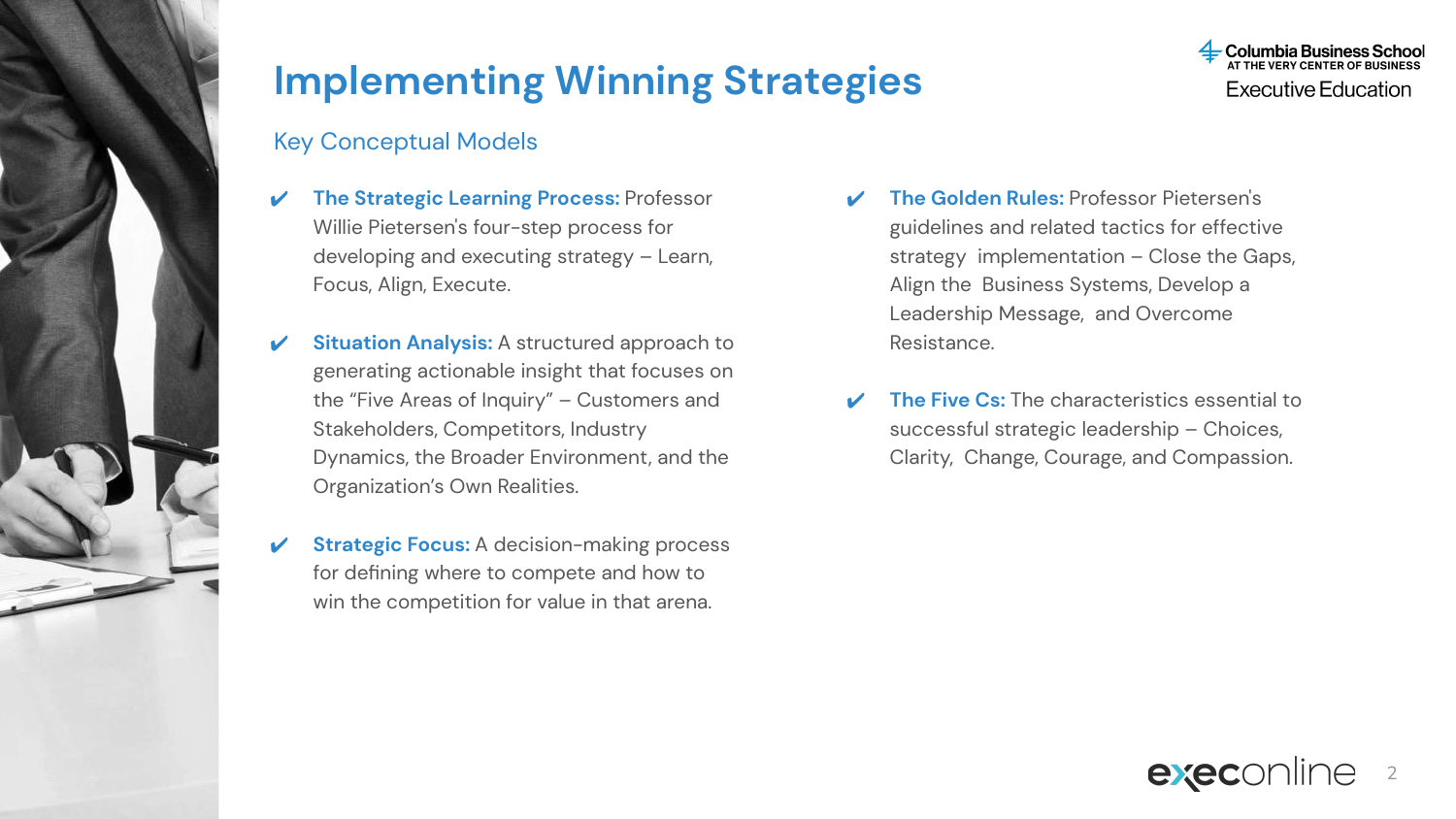### Curriculum: Week by Week

#### **One: Strategic Leading and the 5 Areas of Inquiry**

Video Lectures: 80 Minutes Assignments: 90 Minutes Live Virtual Events: 90 Minutes

#### **Two: Making Choices and Winning at Value**

Video Lectures: 60 Minutes Assignments: 90 Minutes

#### **Three: Strategy Implementation: The Golden Rules**

Video Lectures: 80 Minutes Assignments: 90 Minutes Live Virtual Events: 90 Minutes • Keys to Successful Implementation

Bottom Lines

and Key Priorities

**Competitors** • The Power of Synthesis

Customers

- Achieving Business System Alignment
- Overcoming Resistance and Driving Momentum

• The Strategic Learning Process • Interpreting Industry Dynamics • Analyzing Customers and

• Serving External and Internal

• Defining Your Winning Proposition

• Maximizing Your Value-Cost Gap • The Arithmetic of Business  $&$  the 3

• The Five Cs

#### Identify organizational considerations that must be navigated for the successful implementation of a new Strategy.



#### **MODULE LECTURES [VIDEOS] KEY LEARNING**

Understand the core concepts of Strategy and how to complete the first steps of the Strategic Learning Cycle conducting a Situation Analysis.

Distill strategic challenges and choices into a Winning Proposition and Key Priorities within the executive span of control.

**Columbia Business School**<br>AT THE VERY CENTER OF BUSINESS **Executive Education**